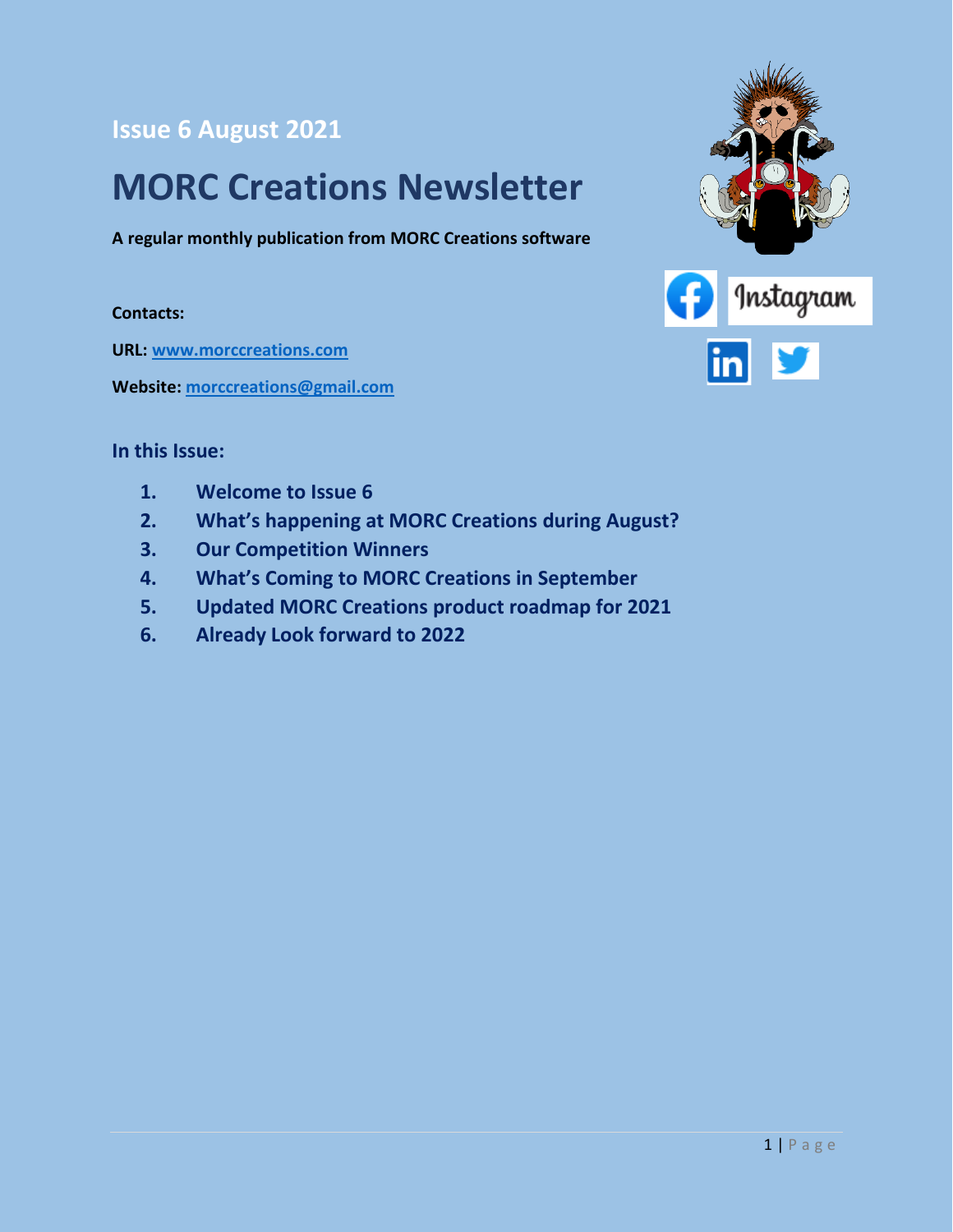

## **1. Welcome to Issue 6**

**Welcome to the 6 th edition of MORC Creations monthly newsletter. I can't believe I have been writing and releasing these newsletters for 6 months already. I hope many of you have been reading and enjoying them as we've gone along**

**In this newsletter, as per our previous newsletters we will again be discussing what's been happening at MORC Creations during August including development progress and releases.**

**In this addition we will not only provide you with the updated 2021 calendar, but we will also give you a glimpse into 2022 with MORC Creations draft 2022 product release calendar.**

**Regards John Gill CEO**

**MORC Creations**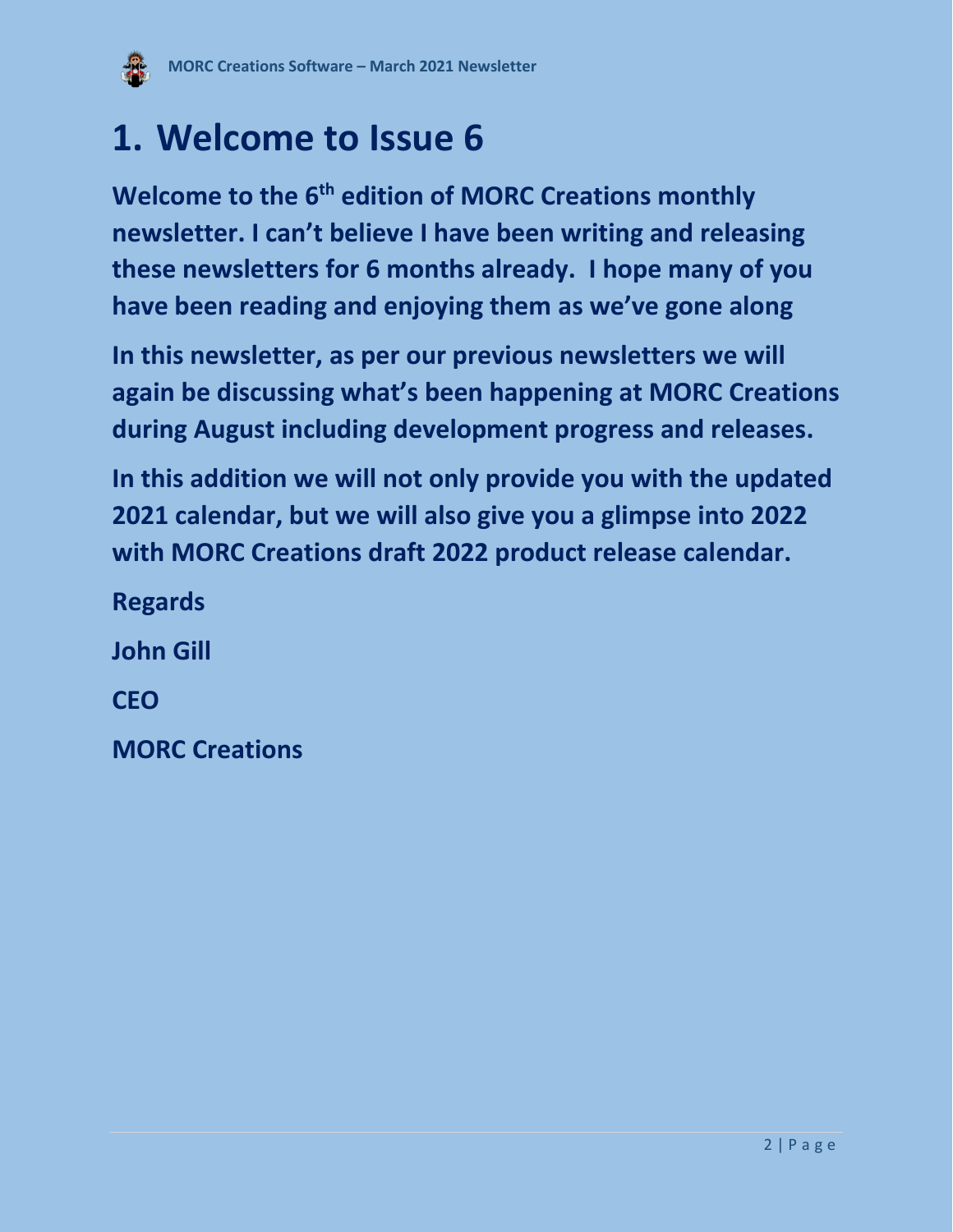

# **2. What's Happening at MORC Creations during August?**

**Well, another month done and another product release. This month it was the latest version of My Research Tracker V3. This product has been released in its full version for just \$29.99 and in the Lite version for free. Note that the My Researcher Lite version has some restrictions on the number of entries you can enter and the types of entities you can create but otherwise all the functionality is there for you to enjoy.**

**Development of Universe Builder version 3.0 continues on track with the biggest effort still being on the creation of the new dynamic scripting feature: including the script editor, script compiler and execution engine. More details surrounding this will be released during September, heading towards the November release.** 

**Once again, I would like to highlight the fantastic work our social media consultant Lauren has been doing with all her wonderful work producing all our great new social media postings.**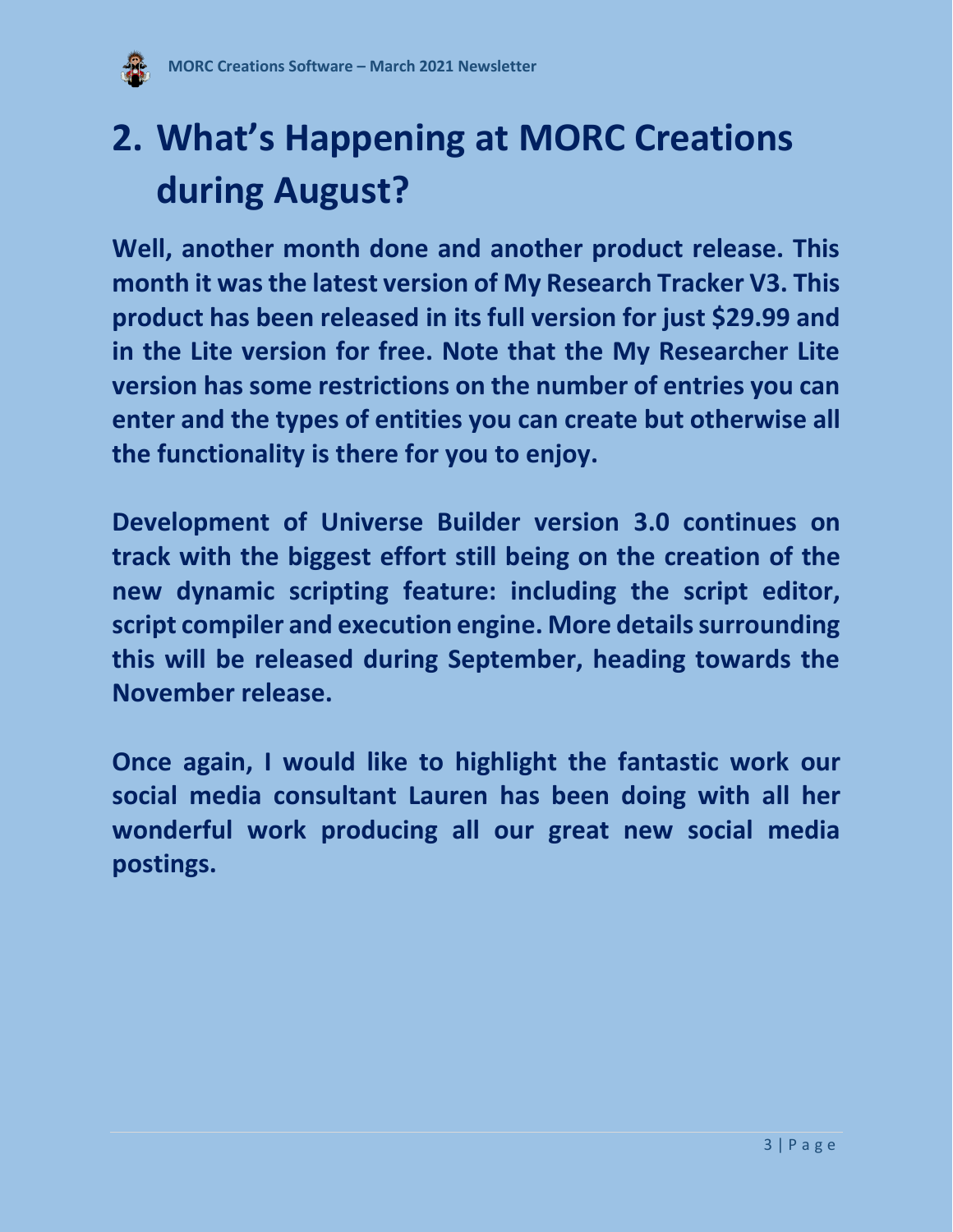

## **3. Our Competition Winners**

**As of midnight, the 30th August our current competition is now complete:**

• **Buy a copy of My Puppy or My Kitten and be in the draw for a \$100 gift voucher for Pet Barn, Competition ends 31 st July.** 

### **And the winners are:**

**Pet Barn Gift Certificate:**

**Unfortunately, once again we have had no purchases made for either My Puppy or My Kitten during the competition period, so the prize has gone unclaimed.** 

**Best Pet Picture Competition:**

**Don't forget to take part in our new best pet picture and story competition. Just enter your best pet picture and story for a chance to win a \$100 pet barn gift certificate. Competition ends 30th September.**

**Enter at:** 

**<https://www.morccreations.co/best-pet-competition>**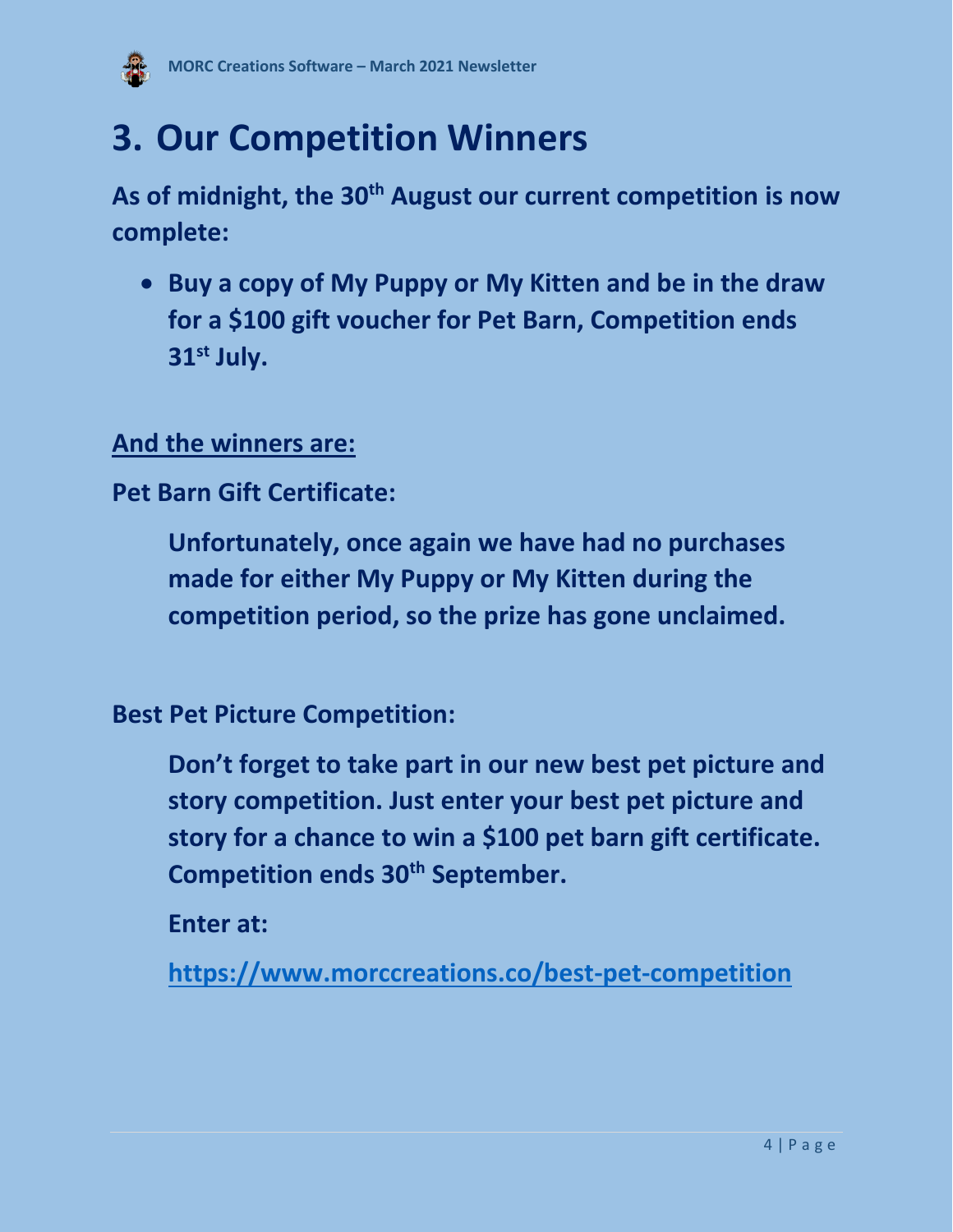

#### **Best Testimonial Competition**

**MORC Creations is also running a second competition concurrently called Best Testimonial Competition. Enter your best testimonia on one of the MORC products you've used or tried and be in the draw for 1 of 3 free giveaways. Competition ends 30th October.**

**Enter now at:** 

**<https://www.morccreations.co/testmoniaofthemontth>**

**More Competitions and Giveaways coming:**

**Watch out for more upcoming competitions over the next few months to win not only free copies of our product but also merchandise and even free grift cards – remember "you need be in it to win it!"** 

**Just keep reading our online posts and checking our MORC Creations website for your opportunity to win.**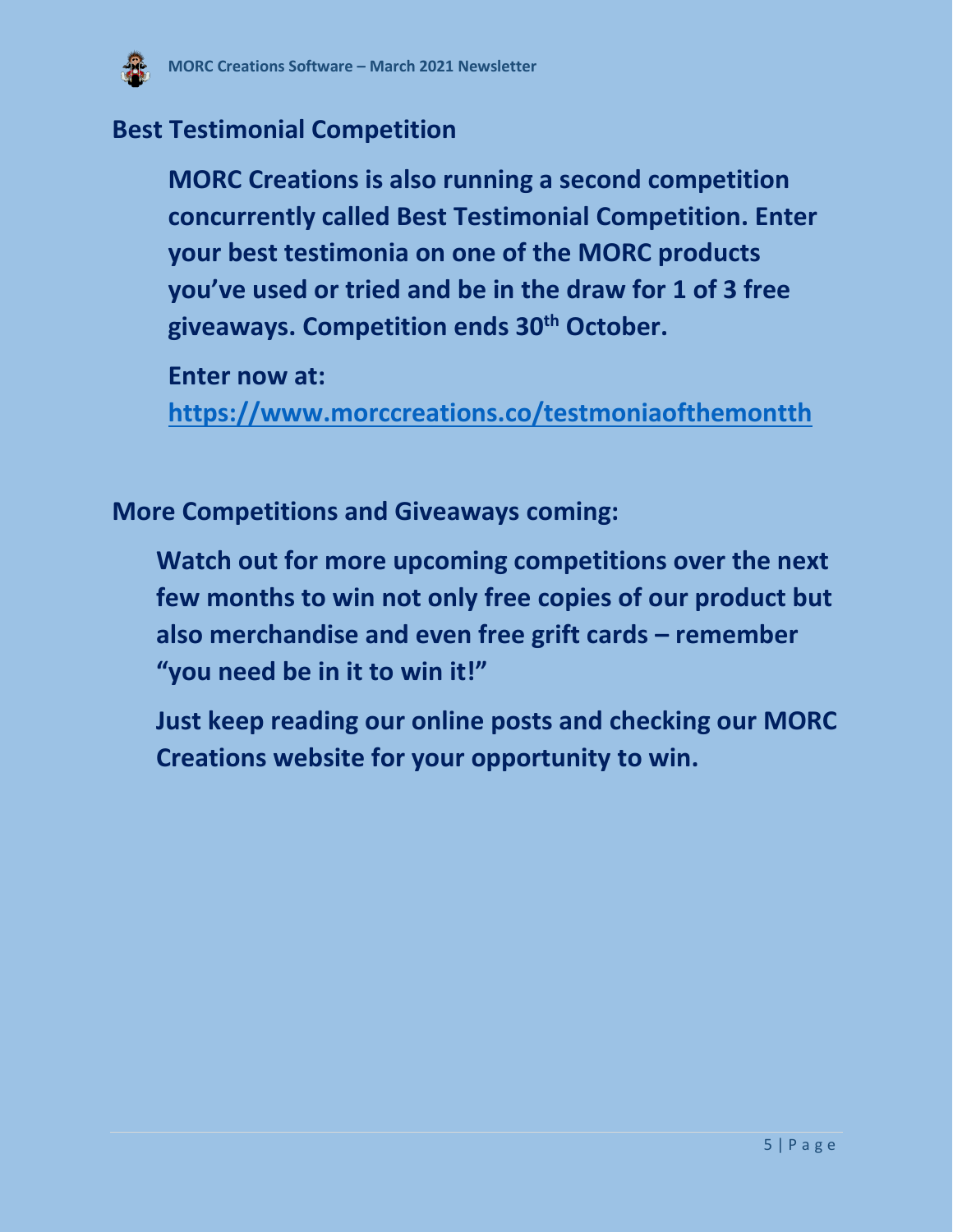

# **4. What's Coming to MORC Creations in September**

**What's happening in MORC Creations in September?** 

**Our Universe Builder Version 3 development will be getting ready for our November release. It's not far off now, so watch for new and information coming out in the next few weeks.**

**Lauren will continue to develop and release more of her fantastic posts including some surprise new competitions and giveaways.**

**So, keep checking back with us throughout the month to see what's happening at MORC Creations.**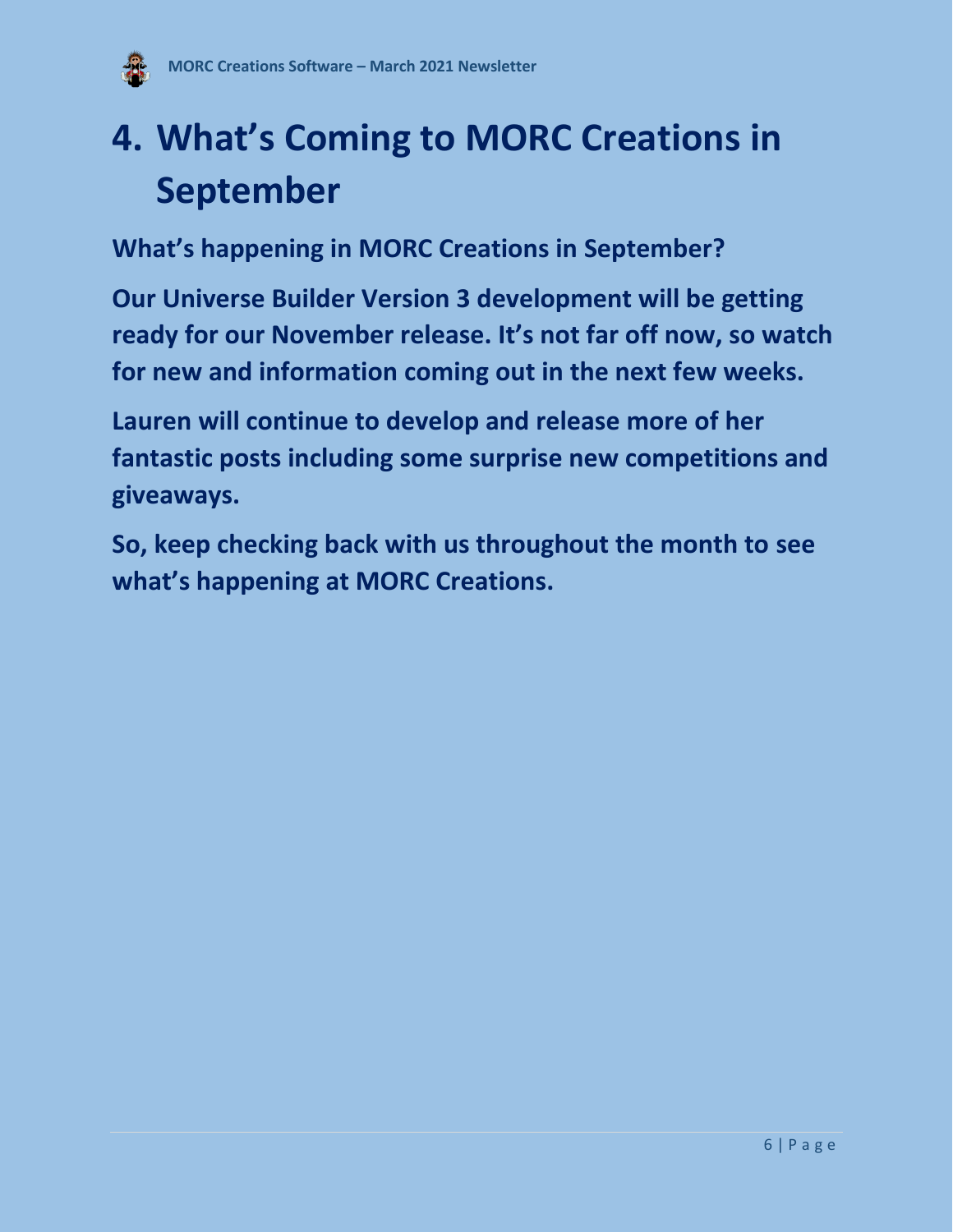

# **5. Updated MORC Creations Product Roadmap For 2021**

**MORC Creations 2021 Release Roadmap:**

**March:**

**My Slot Cars Version 1.0 – released**

**April:**

**My Task Tracker Version 1.0 - released My Puppy Version 1.0 – released**

**May:**

**My Kitten Version 1.0 – released My Collections Version 3.0 - released My Sticky Notes Version 1.0 – released**

**June:**

**My Novel Writer Version 3.0 – released My Notebook Version 1.0 – released**

**July**

**My Pet Version 1.0 – released**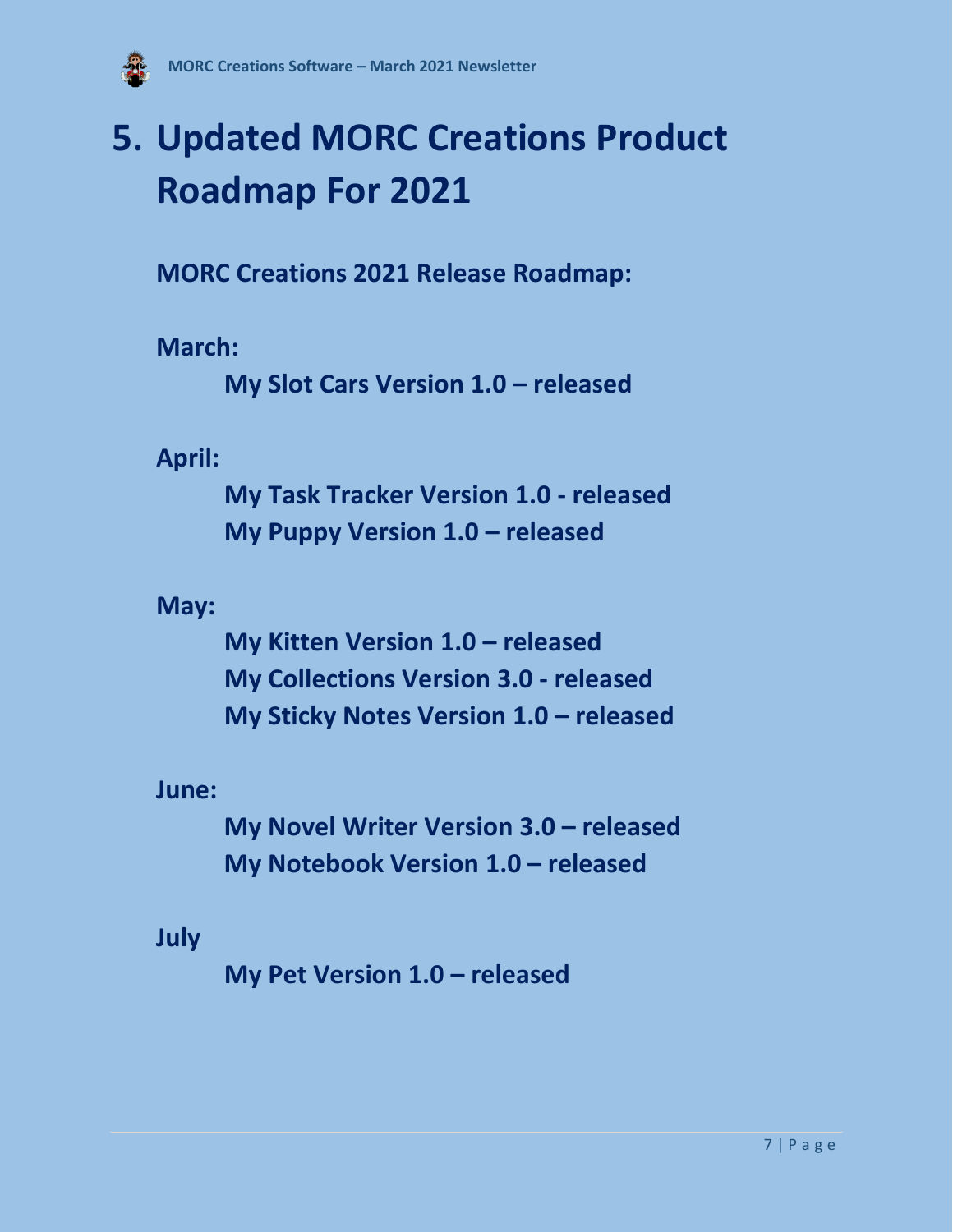**August:**

**My Research Tracker Version 3.0 - released**

**September:**

**<no releases>**

**October**

**<no releases>**

**November:**

**Universe Builder Version 3.0**

**December:**

**My Club Manager Version 1.0 (tentatively) – currently on hold**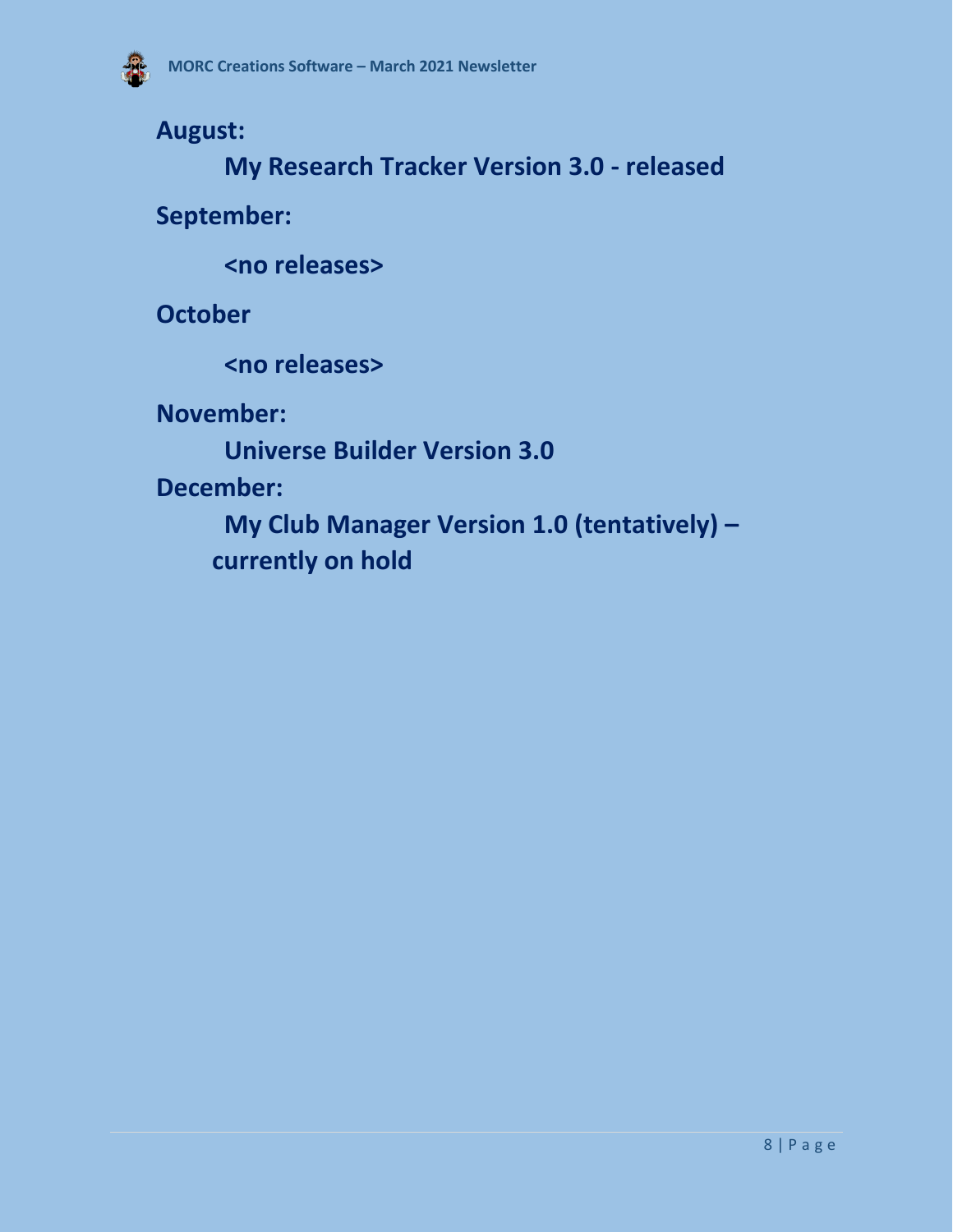### **6. Already Looking Forward to 2022**

**MORC Creations has already started planning for 2022 and our product development and release dates. We've even got some new products planned for next year: GrabIt, My Project Manager and My Help Builder.** 

**Watch for more information on these products to be available later this year and early next year. Below is your sneak preview of our tentative product roadmap for 2022.**